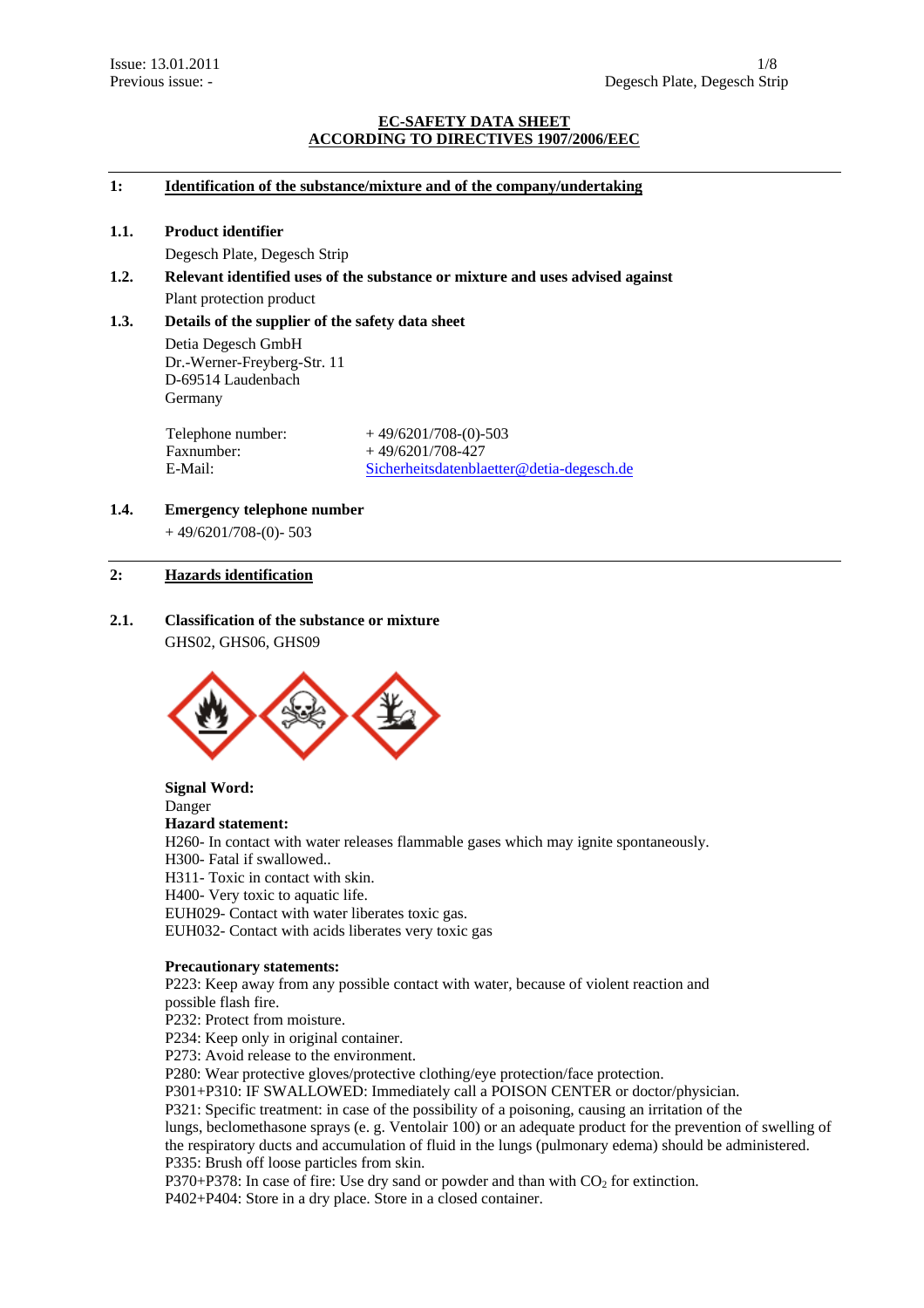P405: Store locked up.

P501: Dispose of contents/container to the next pollutant collection, Dispose of emptied container to recycling collections.

# **Classification according to Directive 67/548/EEC or Directive 1999/45/EC**

**Symbol:**  F, T+, N



## **Hazard description:**

highly flammable, very toxic, dangerous for the environment

**R-phrases:** 

15/29 - Contact with water liberates toxic, extremely flammable gas.

21 - Harmful in contact with skin

26/28 - Very toxic by inhalation and if swallowed.

32 - Contact with acids liberates very toxic gas.

50 - Very toxic to aquatic organisms.

## **S-phrases:**

1/2 - Keep locked up and out of the reach of children.

3/9/14- Keep in a cool well-ventilated place away from water and acids.

30 - Never add water to this product.

36/37 - Wear suitable protective clothing and gloves

45 - In case of accident or if you feel unwell, seek medical advice immediately (show the label where possible).

61 - Avoid release to the environment. Refer to special instructions/safety data sheets.

In contact with water or acids product evolves the extremely flammable and toxic hydrogen phosphide.

## **2.2. Label elements**

See classification according to Regulation (EG) Nr. 1272/2008

# **2.3. Other hazards**

## **3: Composition/information on ingredients**

# **3.1. Substances**

This product is not a substance, it is a mixture

## **3.2. Mixtures**

| Preparation with ignition inhibiting additives                |                               |                    |
|---------------------------------------------------------------|-------------------------------|--------------------|
| Chem. Characterization / Concentration / Symbol / R-phrases / |                               | CAS-No.            |
| Magnesium phosphide 56 %                                      | $F_{T+}N$ R 15/29-21-28-32-50 | CAS-Nr. 12057-74-8 |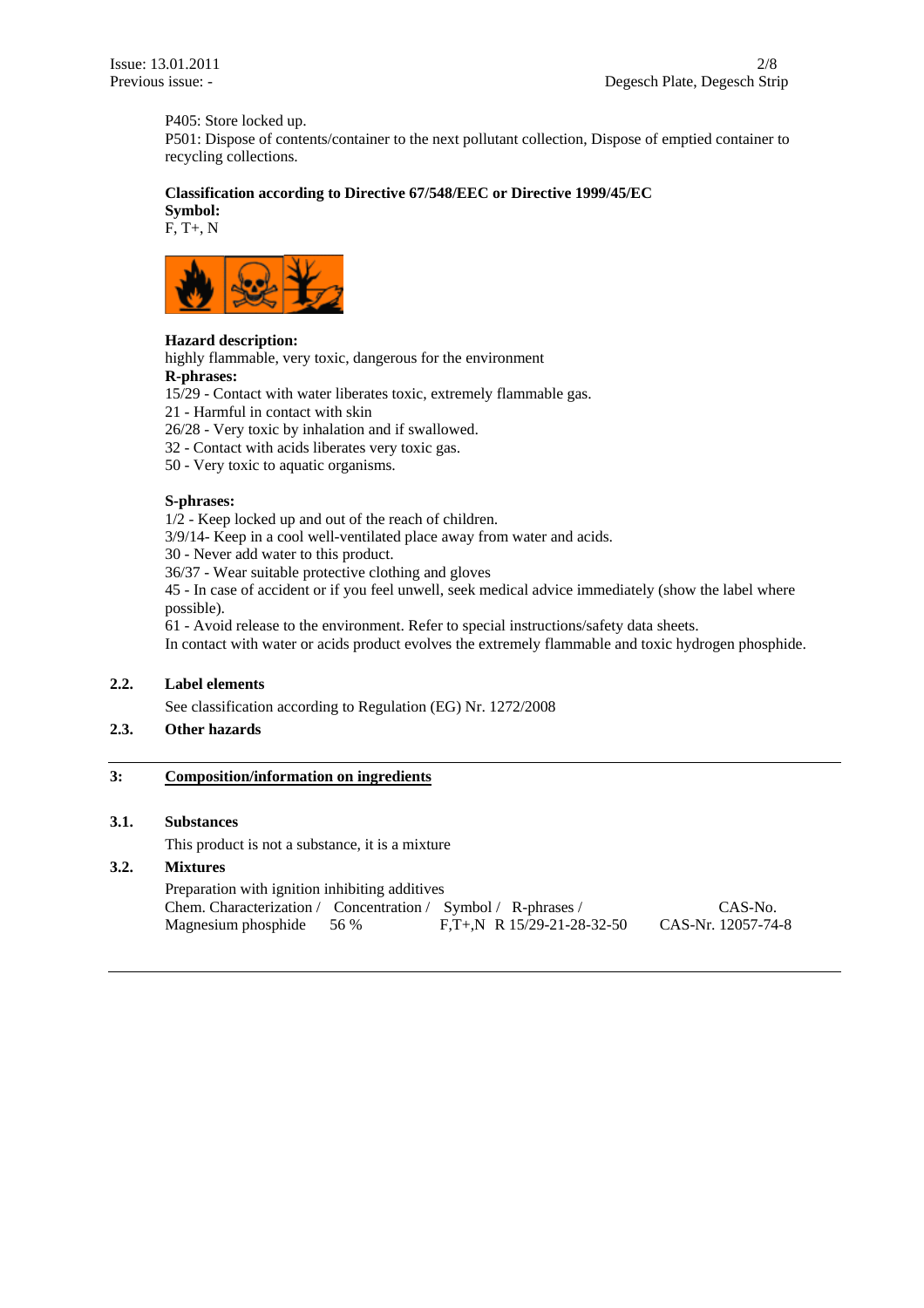## **4: First aid measures**

## **4.1. Description of first aid measures**

**After Inhalation:** in case of headache, dizziness, feeling of constriction, difficult breathing and nausea immediately leave the danger zone immediately and seek fresh air; consult a physician; inhale products for acute treatment following exposition of smoke gas (eg a beclometasone (Ventolair®) spray). **After Eye contact:** remove rests of preparation with fluff-free cloth; rinse with plenty of water and apply eye drops only after no more powdery residues are visible.

**After Skin contact:** remove any rests by brushing; only then use water for cleansing  **After Ingestion:** induce vomiting (not by unconsciousness). Take poisoned victim into the open air immediately and consult a physician and show the label.

## **4.2. Most important symptoms and effects, both acute and delayed**

Headache, dizziness, feeling of constriction, difficult breathing and nausea

## **4.3. Indication of any immediate medical attention and special treatment needed**

## If unconscious, call emergency physician.

Special aids required for First Aid measures: have methyl prednisolon (application by physician) and products for acute treatment following exposition of smoke gas (eg a beclometasone (Ventolair®) spray) available.

 No antidote is available for phosphine/phosphide poisoning. Early recognition and management of the poisoning is essential.

# **5: Firefighting measures**

## **5.1. Extinguishing media**

dry sand or powder and than with  $CO<sub>2</sub>$ 

## **5.2. Special hazards arising from the substance or mixture**  In case of fires hazardous combustion gases are formed: caustic phosphoric acid aerosols (phosphoric pentoxide)

# **5.3. Advice for firefighters**

Stay in dangerous zone only with self-contained breathing apparatus.

## **6: Accidental release measures**

# **6.1. Personal precautions, protective equipment and emergency procedures**

Leave danger zone immediately, ensure adequate ventilation. Warn everybody in the danger zone. Put on respiratory equipment. Wear protective equipment. Keep away unprotected persons. Avoid dust formation. Avoid contact with the spilled product or contaminated surfaces.

# **6.2. Environmental precautions**

 Avoid contamination of waters and soil with the product and large amounts of the contaminated wash water.

# **6.3. Methods and material for containment and cleaning up**

 Dispose contaminated material as waste according to item 13. Ensure adequate ventilation. Do not flush with water or aqueous cleaning agents. Use suitable containers for disposal. Avoid dust formation.

# **6.4. Reference to other sections**

# **7: Handling and storage**

## **7.1. Precautions for safe handling**

 Observe the Ordinance on Hazardous Substances (GefStoffV) and TRGS 500. These include general hygiene measures such as

- Do not smoke, eat and eat in the working areas.
- Wear protective gloves / protective clothing / eye protection.
- Take contaminated clothing and protective equipment off before entering areas in which is eaten.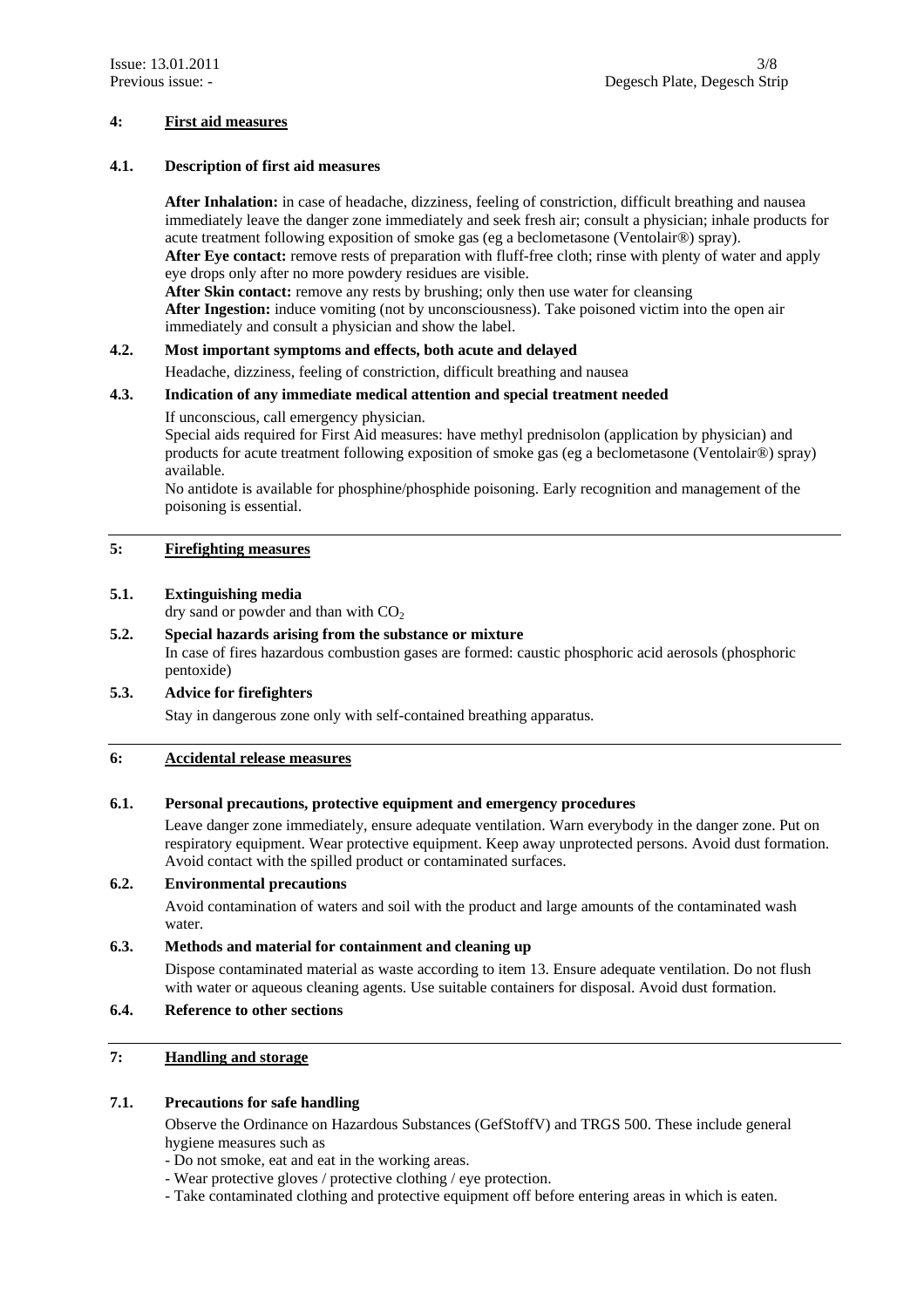- Avoid dust formation.

#### **Information about fire and explosion protection**

Hold respiratory equipment ready. Keep away from water and acid.

## **7.2. Conditions for safe storage, including any incompatibilities**

#### **Information on storage conditions**

Observe TRGS 514 (Storage of very toxic and toxic substances). Store in tightly closed containers in a cool, dry place. Protect from moisture and water and acid. Keep locked up and out of the reach of children.

Requirements for storage rooms and containers

Special storage conditions: Avoid contact with water, humidity, acids VCI storage class: 4.3

## **7.3. Specific end use(s)**

See item 7.1 and 7.2 Removal of residues and contaminations on surfaces.

# **8: Exposure controls/personal protection**

#### **8.1. Control parameters**

according to TRGS 900: hydrogen phosphide (phosphine) TLV-Value: 0.1 ml/m³ (ppm), 0,14 mg/m³ CAS-No. 7803-51-2

## **Odour threshold for hydrogen phosphide:**

0.02 up to 3 ppm, depending on the sensitivity Apply to TRGS 402

**Respiratory protection:** respiratory equipment according to DIN EN 141, Type B, code colour grey **Hand protection:** suitable gloves for example Nitril and Latex gloves (AQL: 1.5) tested according to EN-374-2 and EN374- 3

**Eye protection:** wear safety goggles according to EN 166:2001.

**Body protection:** suitable protective clothing according to BGR 189 (ATL: "Rules for the use of protective clothing")

**Thermal hazards:** Stay in dangerous zone only with self-contained breathing apparatus.

# **8.2. Exposure controls**

See Section 6 and 7

## **9: Physical and chemical properties**

#### **9.1. Information on basic physical and chemical properties**

#### **Appearance:**

Form: under the influcence of ambient air the solid products develop gaseous phosphine Colour: powder greyisch-green; tyvek white Odour: garlic or carbide-like PH-value (20 /°C): n.a. Boiling point / range (in /°C): n.a. Melting point / range (in  $\textdegree$ C): Magnesium Phosphidee > 500  $\textdegree$ C<sup>11)</sup> Data relevant to safety: Flash point in °C: n.a. Inflammability: in contact with water/humidity, acids an extremely flammable gas is developed Self-ignition: contains additives to prevent self-ignition until 405 °C Fire enhancing properties: n.a. Explosion danger in vol%: Lower explosion limit: hydrogen phosphide  $1.8<sup>1a</sup>$  (1.79-1.89) Upper explosion limit: n.v.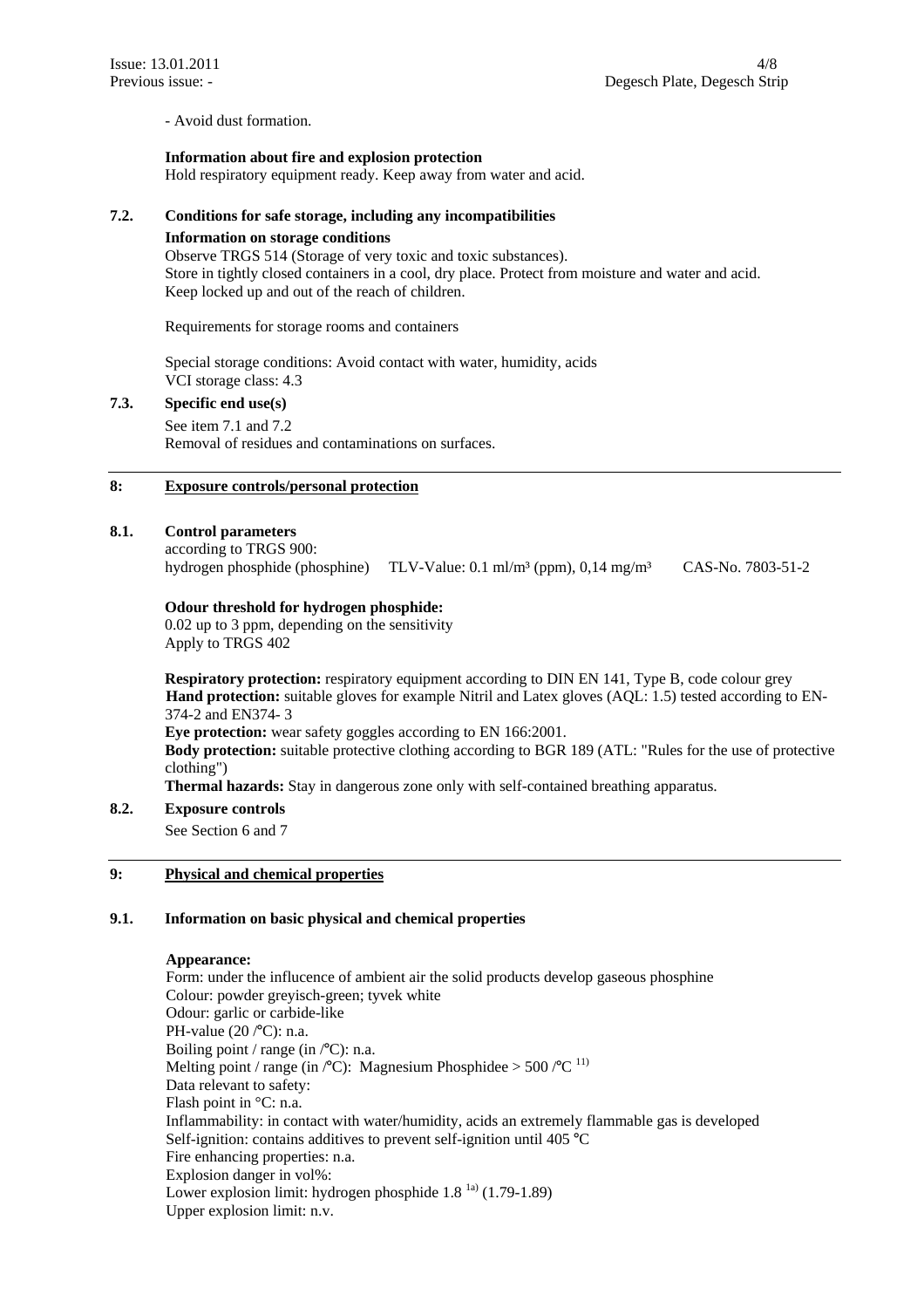Further information: Vapour pressure: hydrogen phosphide 34.6 bar  $(20/C)^9$ Bulk density:  $0,72$  g/cm<sup>3</sup> Density:  $1.47$  g/cm<sup>3</sup> General solubility: Solubility in water: not applicable due to decomposition Liposolubility/solvent: n.t. Distribution coefficient (n-octanol/water): n.a.

## **9.2. Other information**

**10: Stability and reactivity** 

# **10.1. Reactivity**

 **-** 

In contact with water, a toxic and extremely flammable gas is developed. In contact with acids, a very toxic gas is developed.

## **10.2. Chemical stability**

The product is stable under inert gas.

## **10.3. Possibility of hazardous reactions**

In contact with atmospheric moisture, highly toxic phosphine is developed. Uncontrolled development of hydrogen phosphide can cause fires.

**10.4. Conditions to avoid** 

see Section 7

## **10.5. Incompatible materials**

 Water and acids decompose Magnesium phosphide in a violent reaction to extremely flammable and toxic hydrogen phosphide (phosphine)

## **10.6. Hazardous decomposition products**

Phosphorus hydride, phosphorus pentoxide, phosphoric acid, see also section 5.3

## **11: Toxicological information**

## **11.1. Information on toxicological effects**

#### **Acute toxicity:**

**Swallowing**,  $LD_{50}$  rat oral (mg/kg): Magnesium phosphide:  $11,2^{2}$  Magtoxin:  $11,5^{3}$ **Inhalation**, LC<sub>50</sub> rat inhalative (4hrs.): hydrogen phosphide 11 ppm =  $0.015$  mg/l<sup>4)</sup> **Skin contact**,  $LD_{50}$  rat dermal (mg/kg):  $900$ **Eye contact**: n. v. **Cauterizing effect**: Based on available data, the classification criteria are not met. **Sensitizing effect**: Based on available data, the classification criteria are not met.<sup>10)</sup> **Repeated dose toxicity:** no chronic effects are known **Carcinogenic effect**: Based on available data, the classification criteria are not met. **Genotype variating effect**: Based on available data, the classification criteria are not met. **Reproduction endangering effect**: Based on available data, the classification criteria are not met. **Other information:** inhalation and ingestion of large quantities may cause very serious poisoning. Highly dangerous after  $1/2$  to 1 hour are already 400-600 mg/m3 = 290-430 ppm phosphine<sup>1c)</sup>

## **12: Ecological information**

## **12.1. Toxicity**

| Aqueous toxicity: | LC50 (rainbow trout, 96 hrs.) = $9.7 * 10^{-3}$ ppm <sup>6)</sup><br>EC50 (daphnia magna, 24 hrs.) = $0.2 \text{ mg}/1^{7}$ |  |
|-------------------|-----------------------------------------------------------------------------------------------------------------------------|--|
|                   | ErC50 (Selenastrum capricornutum, 48 h)=1,44 mg/ $1^{16}$                                                                   |  |

## **12.2. Persistence and degradability**

Phosphine decomposes in the atmosphere within  $5 - 28$  hours  $8$ )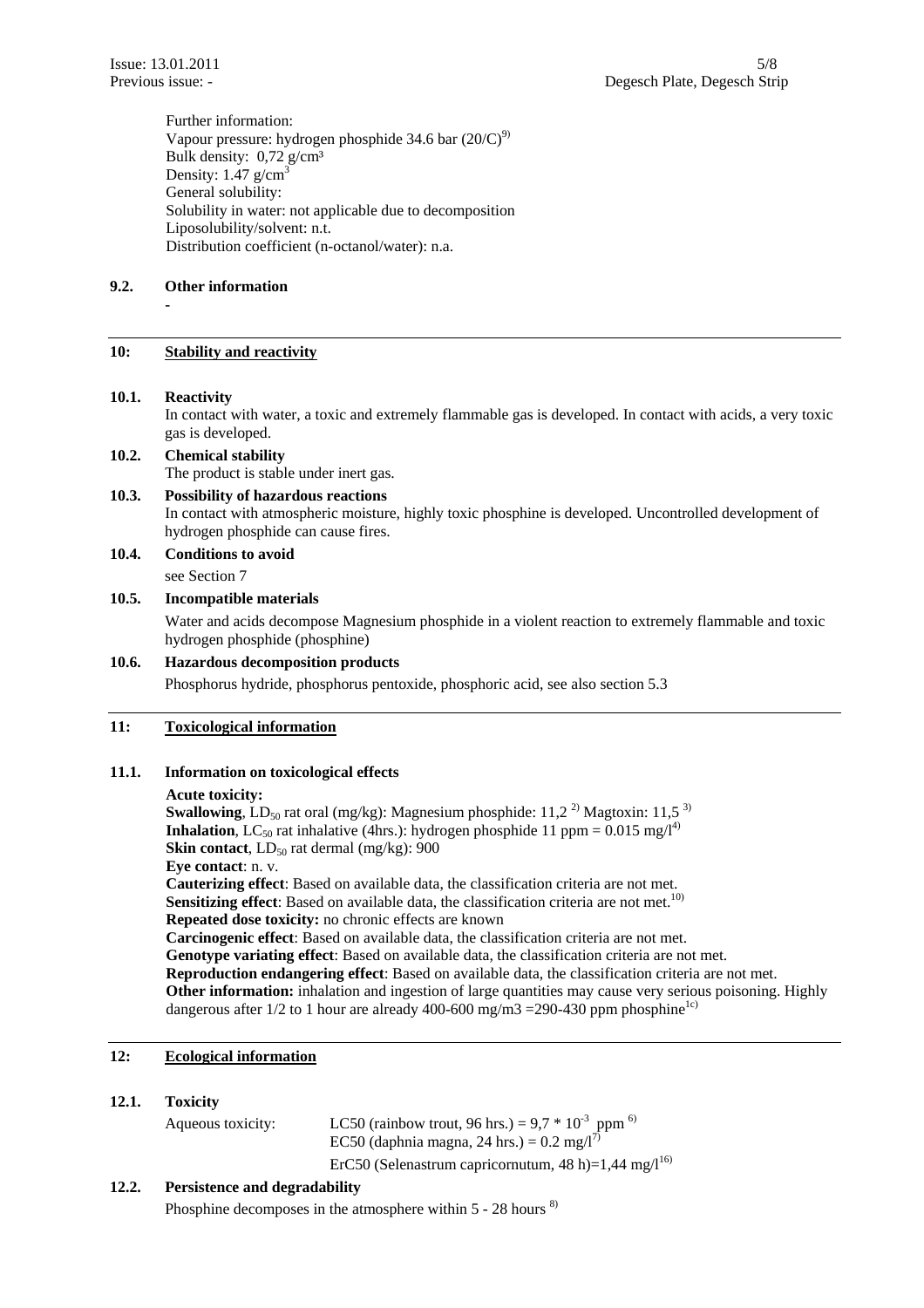## **12.3. Bioaccumulative potential**

Log Pow =  $0.9$  of PH<sub>3</sub>

## **12.4. Mobility in soil**

The contamination of soil by phosphine is not possible.

#### **12.5. Results of PBT and vPvB assessment**

Based on available data, the classification criteria are not fulfilled. Magnesium phosphide and phosphine are neither PBT nor vPvB.

# **12.6. Other adverse effects**  Water hazard class: 2 - hazardous to water

# **13: Disposal considerations**

## **13.1. Waste treatment methods**

For substance / preparation / residues: product: waste code #: 061301, for degassed material, waste code #: 060316

#### **Recommendation:**

Degassed material should be disposed of under observation of the prevailing regulations

#### **For contaminated packaging material:**

Make empty containers unfit for further use before disposing properly.

## **14: Transport information**

Technical Name: Magnesium phosphide

# **14.1. UN number:**

2011

# **14.2. UN proper shipping name**

## **ADR/RID**

UN 2011 Magnesium Phosphide, 4.3 (6.1), I, (E)

#### **IMDG-Code**

class: 4.3 UN-No.: 2011 Packing Group I EmS-Code: F-G, S-N Labels: No.  $4.3 = \text{main risk}$ ;  $6.1 = \text{subsidiary risk}$ 

## **ICAO-TI/IATA-DGR**

Sea transport (IMDG-Code) and packaging instructions: 487

## **14.3. Transport hazard class(es)**

Label: Dangerous when wet  $4 = \text{main risk}$ Toxic = subsidiary risk

#### **14.4. Packing group**

I

## **14.5. Environmental hazards**

 ADR/RID/ IMDG-Code/ ICAO-TI/IATA-DGR Remarks: max. weight 1 kg/inner packaging, 15 kg/outer packaging cargo aircraft only

# **14.6. Special precautions for user**

 Warning board: starting 20 kgs net weight Remarks: limited quantities acc. to chapter 3.4 and except for No. 3 GGAV not possible Mailing: not allowed.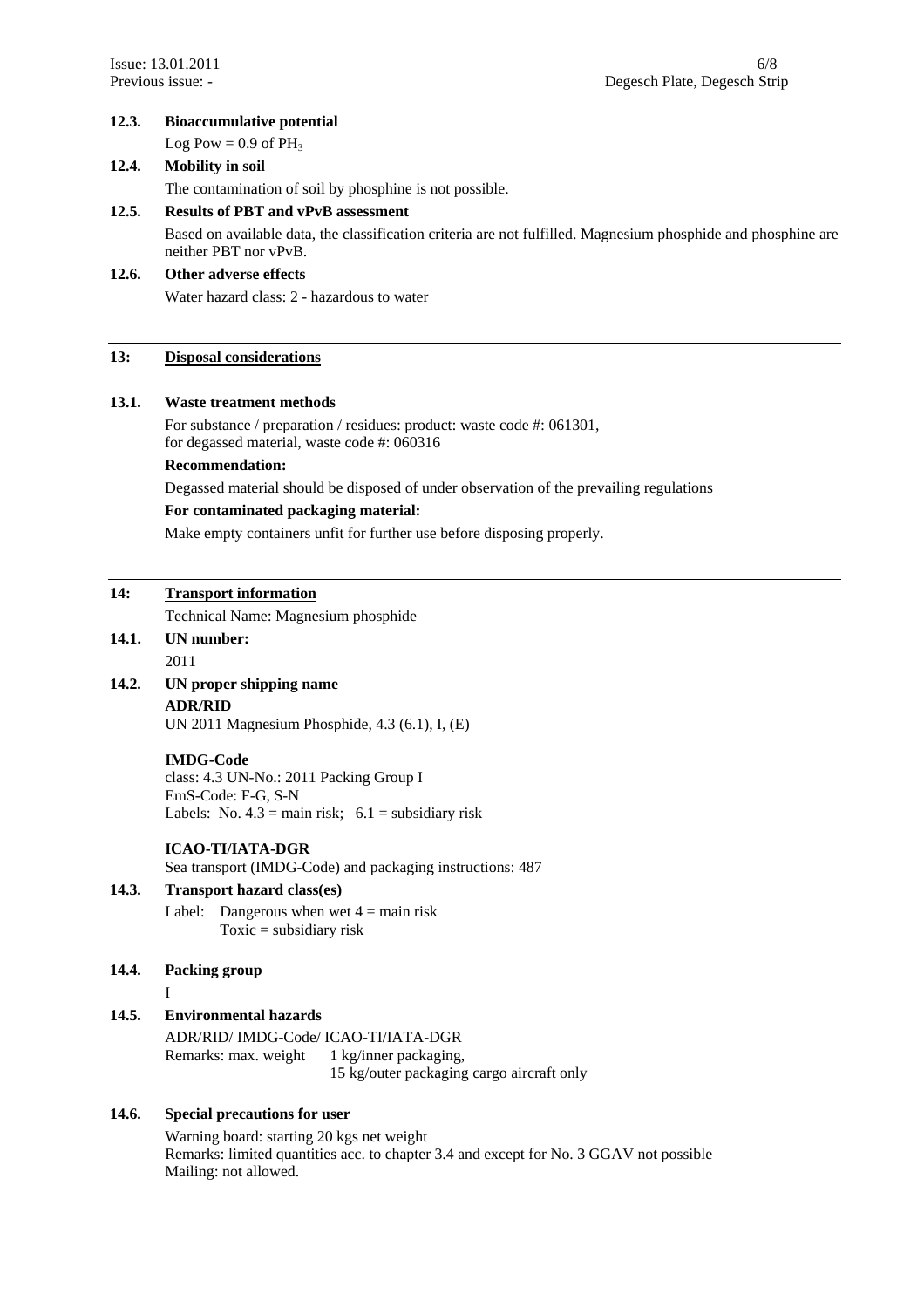# **14.7. Transport in bulk according to Annex II of MARPOL73/78 and the IBC Code**  not applicable

#### **15: Regulatory information**

**15.1. Safety, health and environmental regulations/legislation specific for the substance or mixture**  EU Regulation

**Regulation (EC) No 2037/2000 (substances that deplete the ozone layer):**  Not applicable

**Regulation (EC) No 689/2008 (export and import of dangerous chemicals):**  Not applicable

#### **National regulations:**

Observe Ordinance on Hazardous Substances (GefStoffV) and TRGS 500 Observe TRGS 514 (Storage of very toxic and toxic substances) Observe TRGS 900 Water hazard class: 2 - hazardous to water Do not reuse packaging

## **15.2. Chemical safety assessment**

See CA-Report of Magnesium phosphide

## **16: Other information'EN 31.5.2010 Official Journal of the European Union L 133/43**

#### **Changes since the last version**

According to Regulation 453/2010, this safety data sheet was created new

## **Literature and data sources**

#### **Rules**

Preparations Directive (1999/45/EC), as last amended by Regulation 1907/2006. Substances Directive (67/548/EEC) as last amended by Directive 2009/2/EC REACH Regulation (EC) No 1907/2006, as last amended by Regulation 453/2010. Regulation (EC) No 1272/2008, as last amended by Regulation 790/2009

## **Hazard statements referring to Section 2 and 3**

**According to Regulation 1272/2008**  GHS02, GHS06, GHS09 H260- In contact with water releases flammable gases which may ignite spontaneously. H300- Fatal if swallowed. H311- Toxic in contact with skin. H400- Very toxic to aquatic life. EUH029- Contact with water liberates toxic gas. EUH032- Contact with acids liberates very toxic gas

#### **According to Directive 67/548/EEC**

15/29 - Contact with water liberates toxic, extremely flammable gas. 21 - Harmful in contact with skin 26/28 - Very toxic by inhalation and if swallowed. 32 - Contact with acids liberates very toxic gas. 50 - Very toxic to aquatic organisms.

Legend

 $* =$  changes from previous version  $n.a. = not applicable$  $n.t.$  = not tested  $n.v.$  = not available TLV = Threshold Limit Value